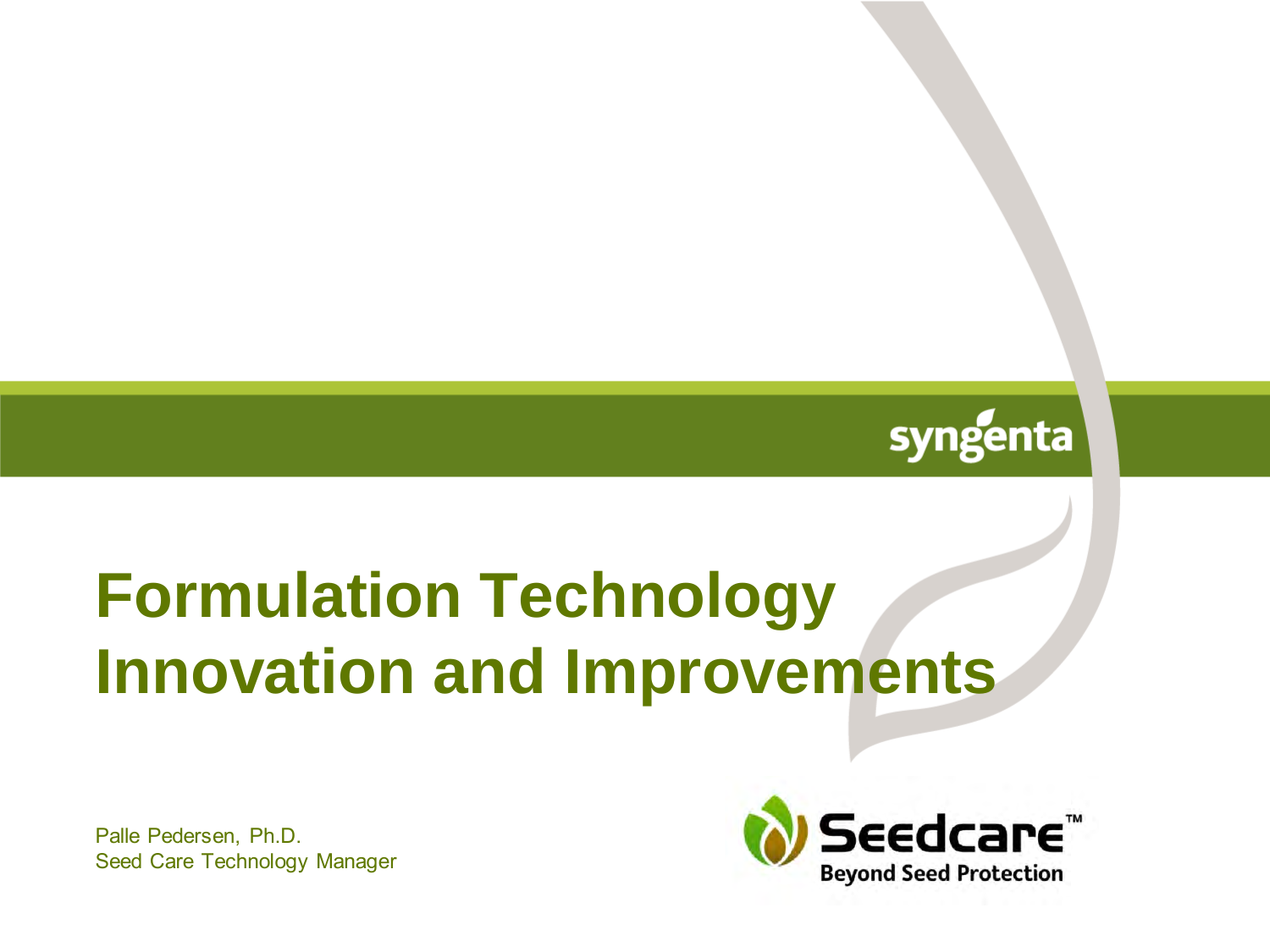### **AGENDA**

- 1. History of Seed Treatment Development
- 2. The quality of treated seeds
- 3. Formulation assessment methods
- 4. Simulation of dust emission from planters during formulation development
- 5. Summary and conclusions

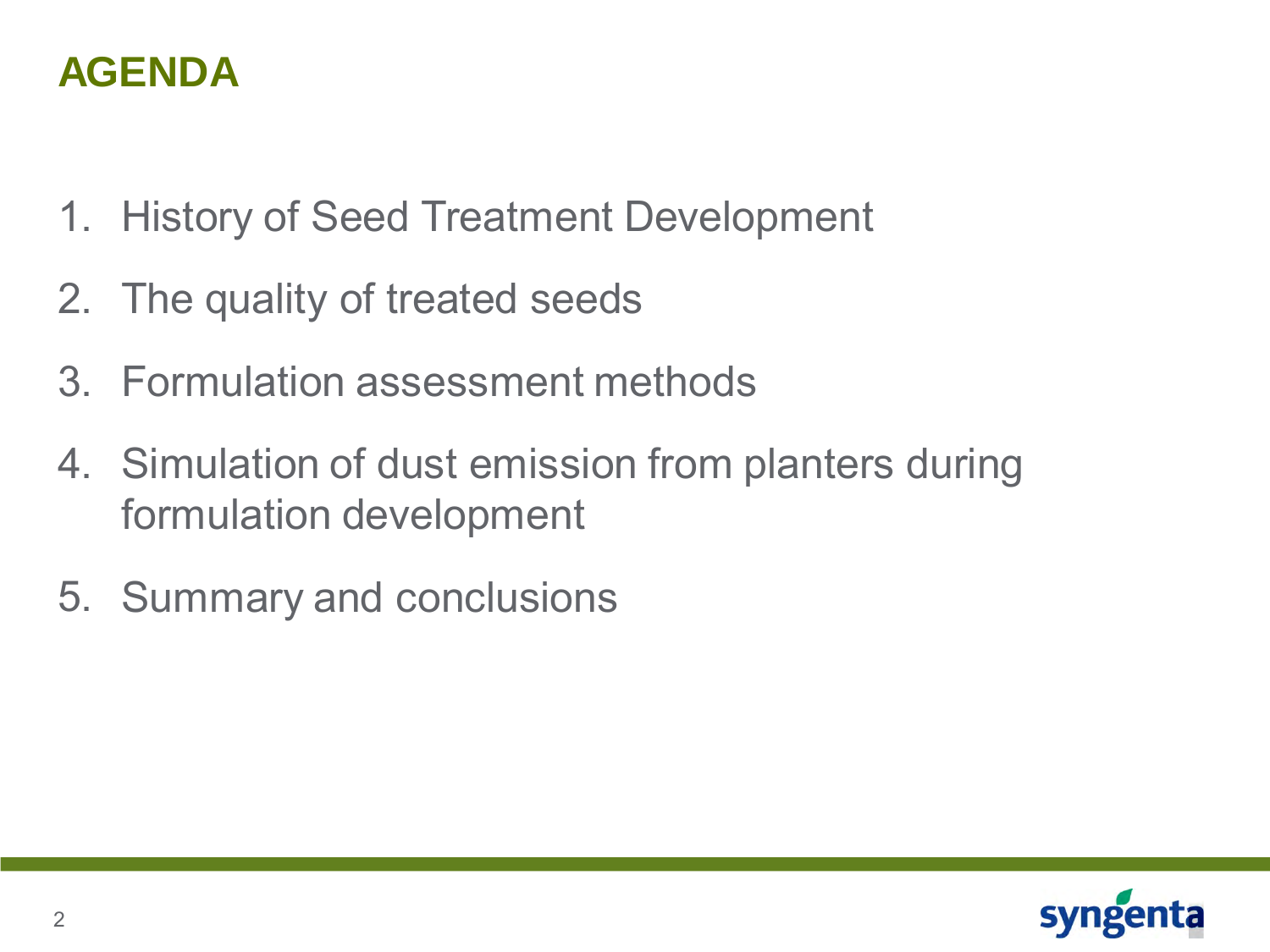### **History**

- Pests are always adapting to new environments and growing conditions change constantly.
- Before seed treatments were available, growers were soaking their seeds in chlorine or manure in large amounts. Sometimes growers would turn to arsenic- and mercury-based compounds due to a lack of options.
- Seed treatments represent extremely efficient and targeted delivery systems for pesticides; only a small amount of a pesticide is applied to the seed before planting, which allows for reduced applications and exposure potential.

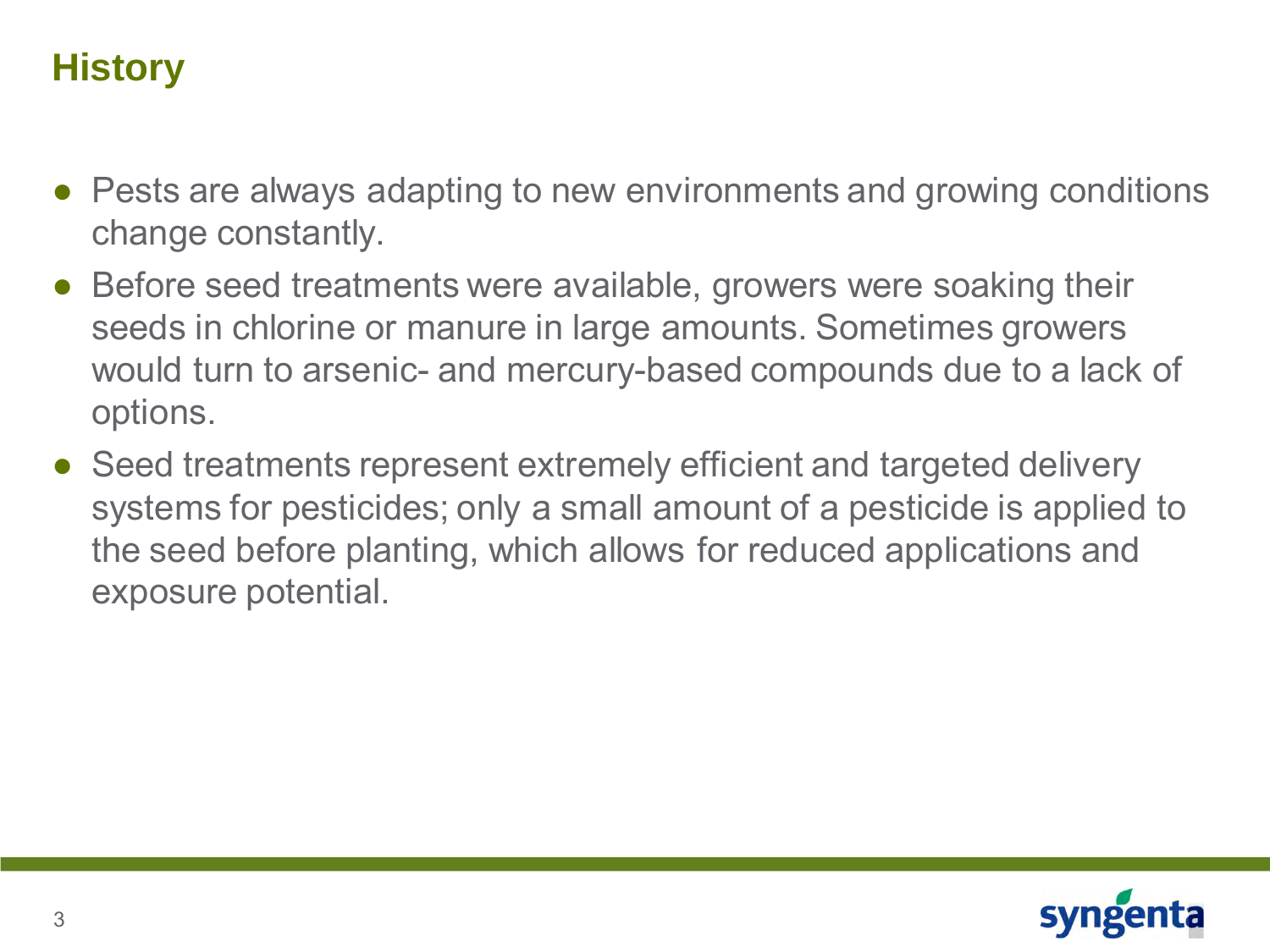### **Seed Treatment - Dose Reduction per Area (Bayer CropScience)**



#### Spray Application





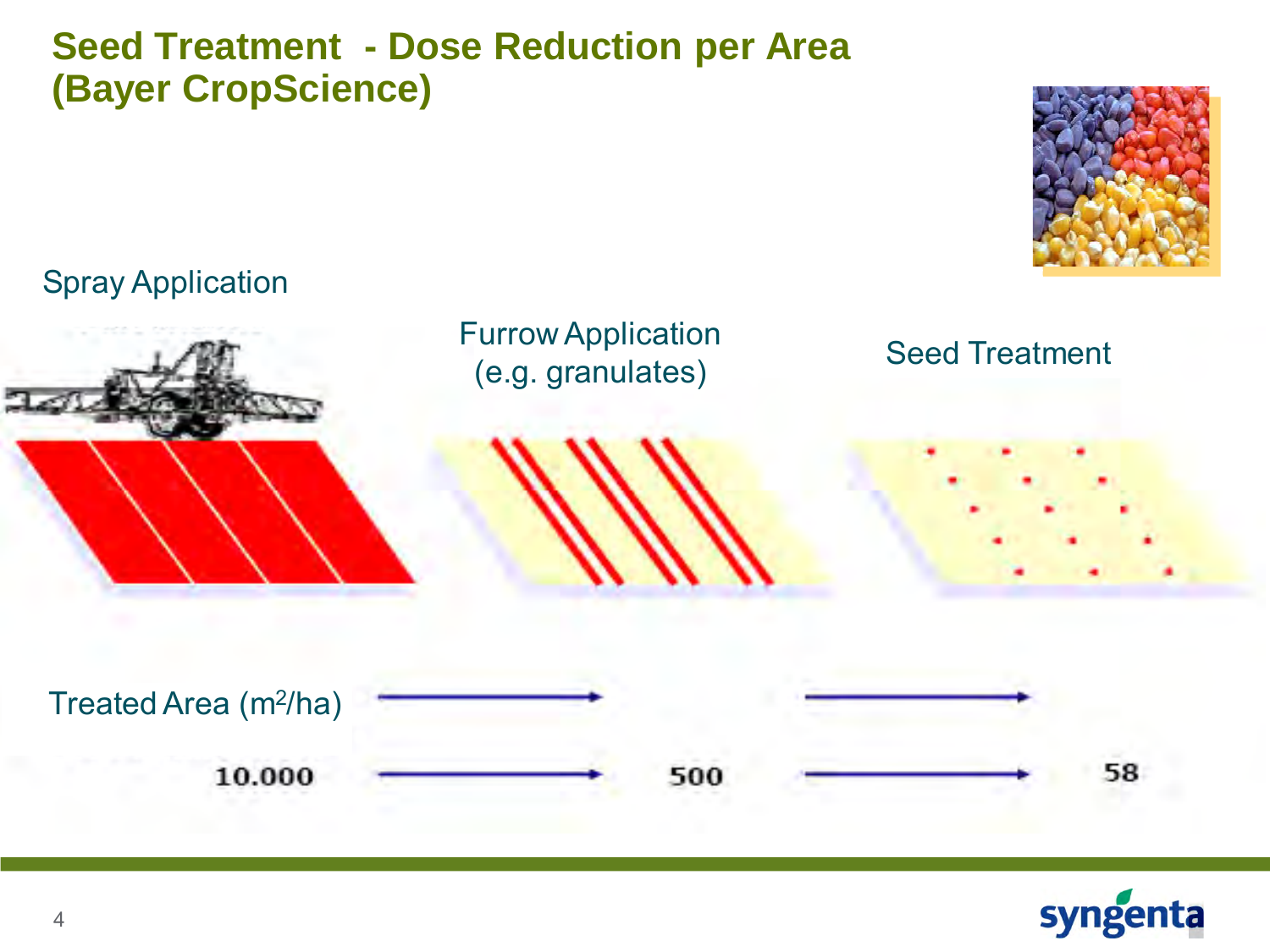# **Quality of Treated Seeds**

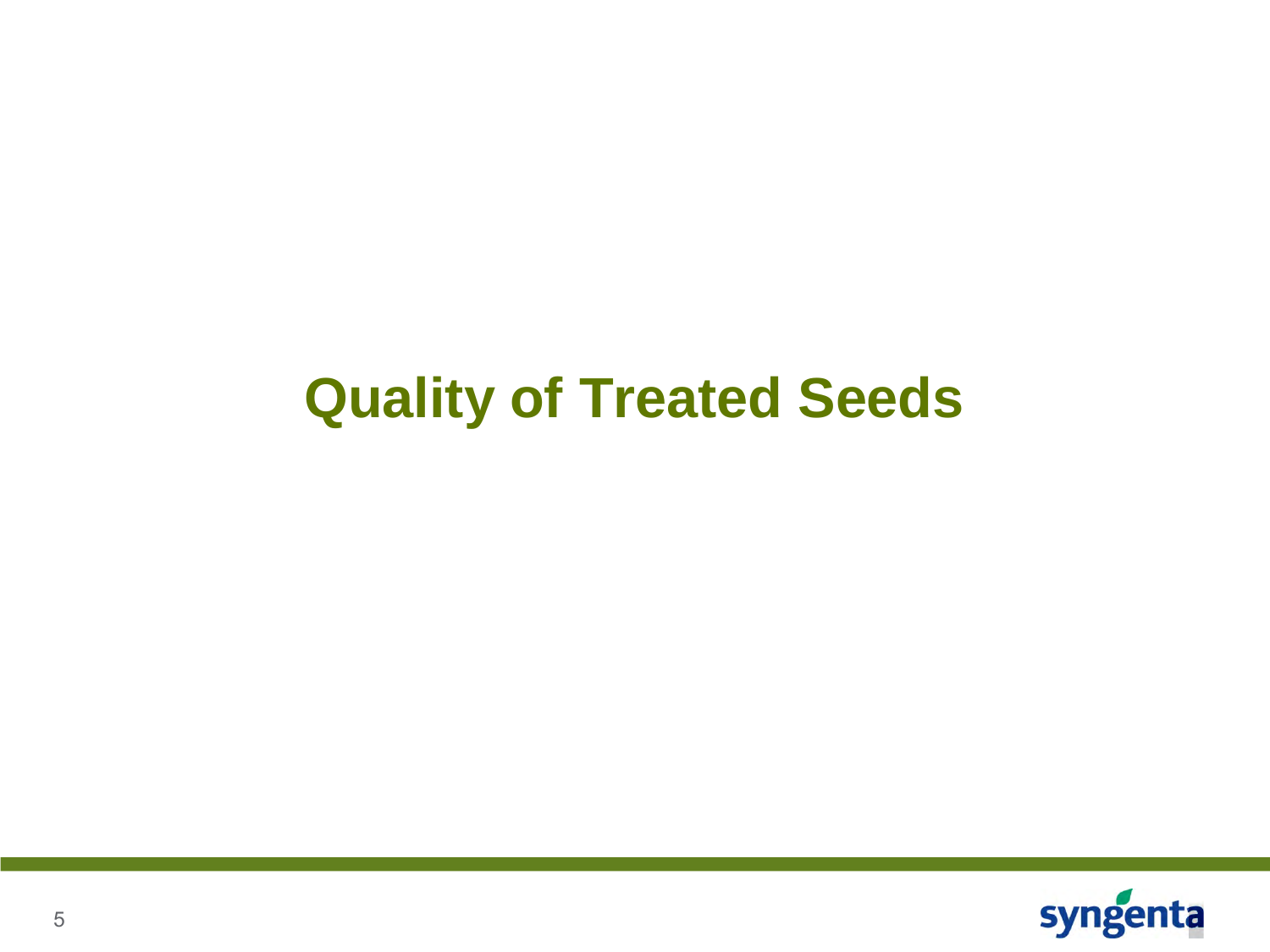# **Seed treatment quality**

.....is the result of a multi-step process



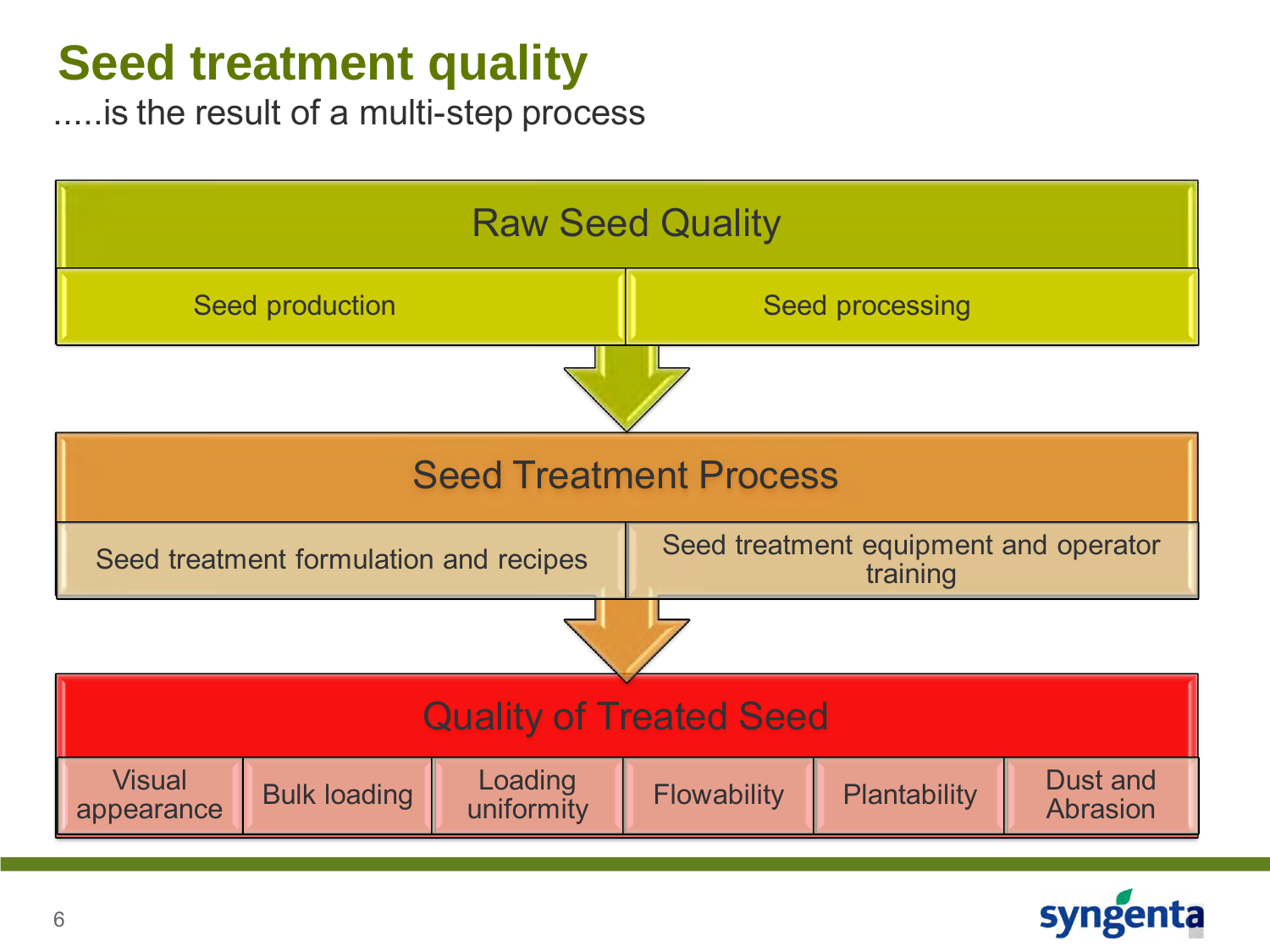# **Quality and safety of treated seed**

#### **…is a shared responsibility along the supply chain**











**& on farm**

**4** 

**Supply chain 5 Planting** 



**Seed processing** **Product formulation**

**…is continuously on the agenda of improvement of seed applied technologies**

#### **Stepwise Improvements**

- Improvement of formulations and recipes
- Implementation of approved recipes
- Implementation of stewardship programs
- Initiating research on novel polymers
- Research in improvements of application technologies
- Continued improvement and education of seed handling from harvest to planting
- Continued research and development on novel polymers
- Research in improvements of application technologies
- New delivery systems for Seed Applied Technologies
- Continued research and collaboration with industry partners –equipment manufactures, seed trade, and polymer technology providers

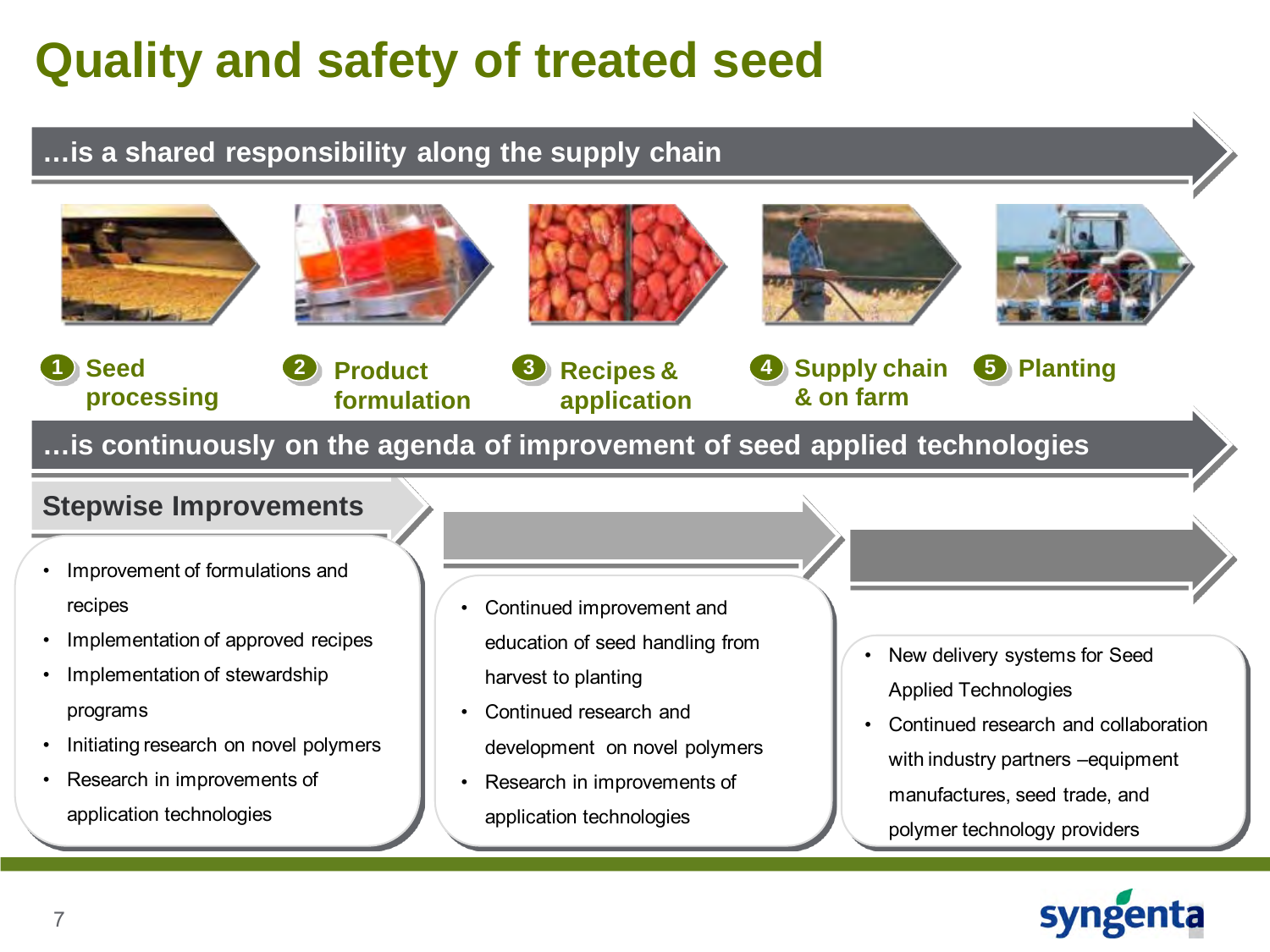# **Formulation Assessment Methods**

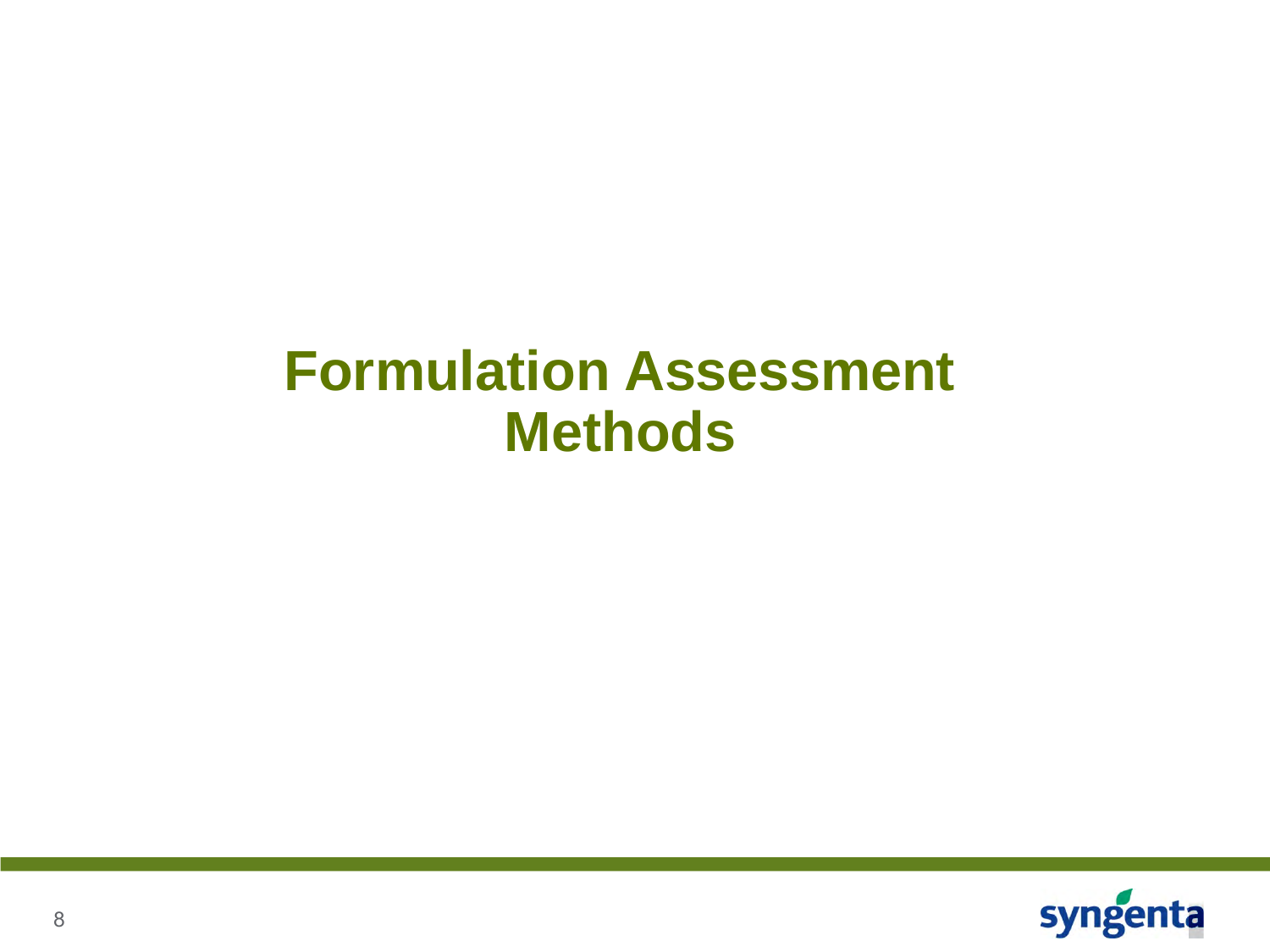## **Standard quality assessment tests/tools employed by Syngenta Seed Care**



**Funnel: Flowability**





**HEUBACH: Dust Assessment**







**CornCounter: Plantability <b>HPLC: Seed Loading QUEST Pro: Seed-to-Seed Distribution**

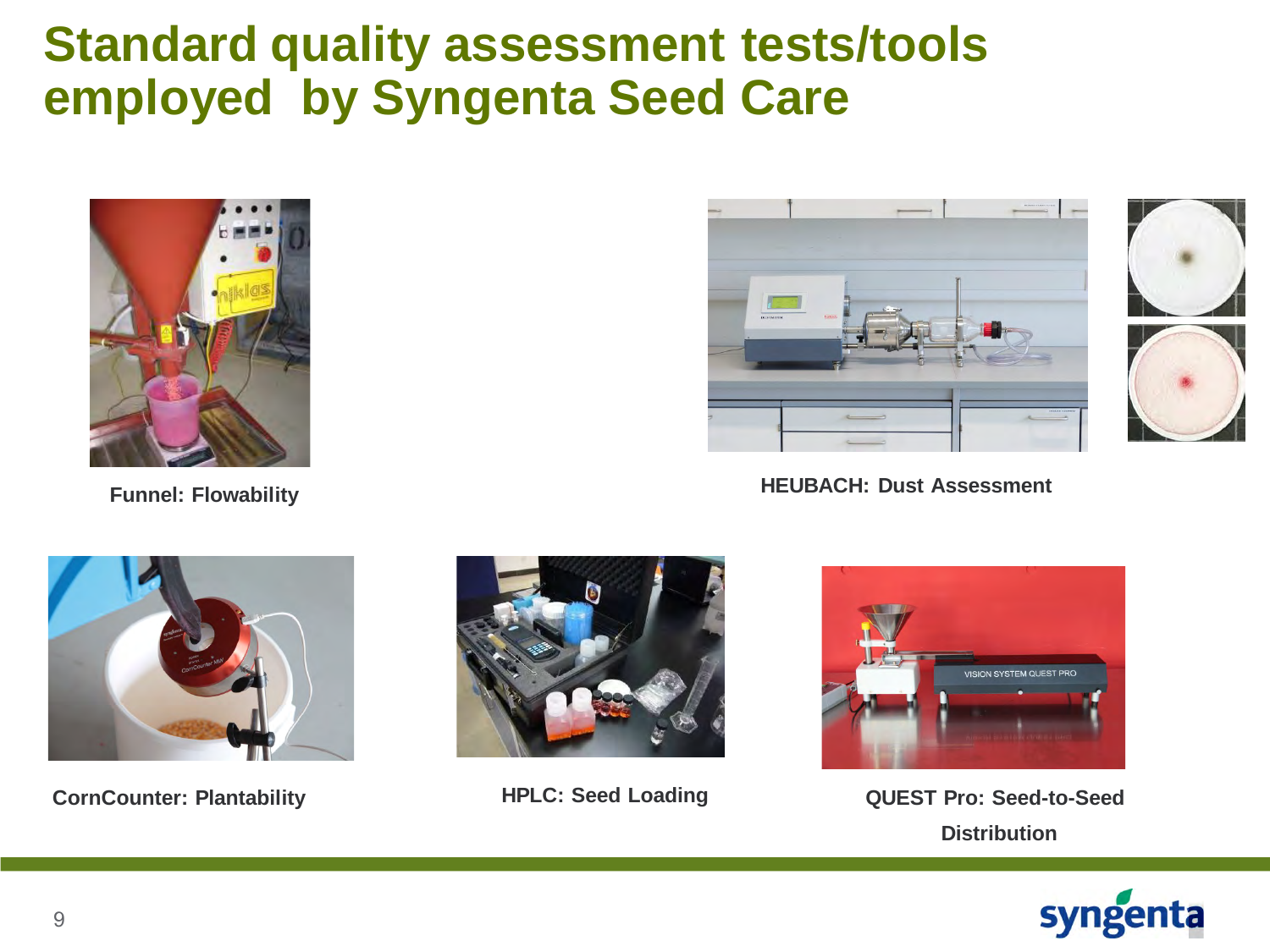## **Formulation assessment in the laboratory** *Heubach test*



Apparatus with pump, drum and filter case



Control panel



Standardized filter case and filter





Dust Assessment

- according to SOP of ESTA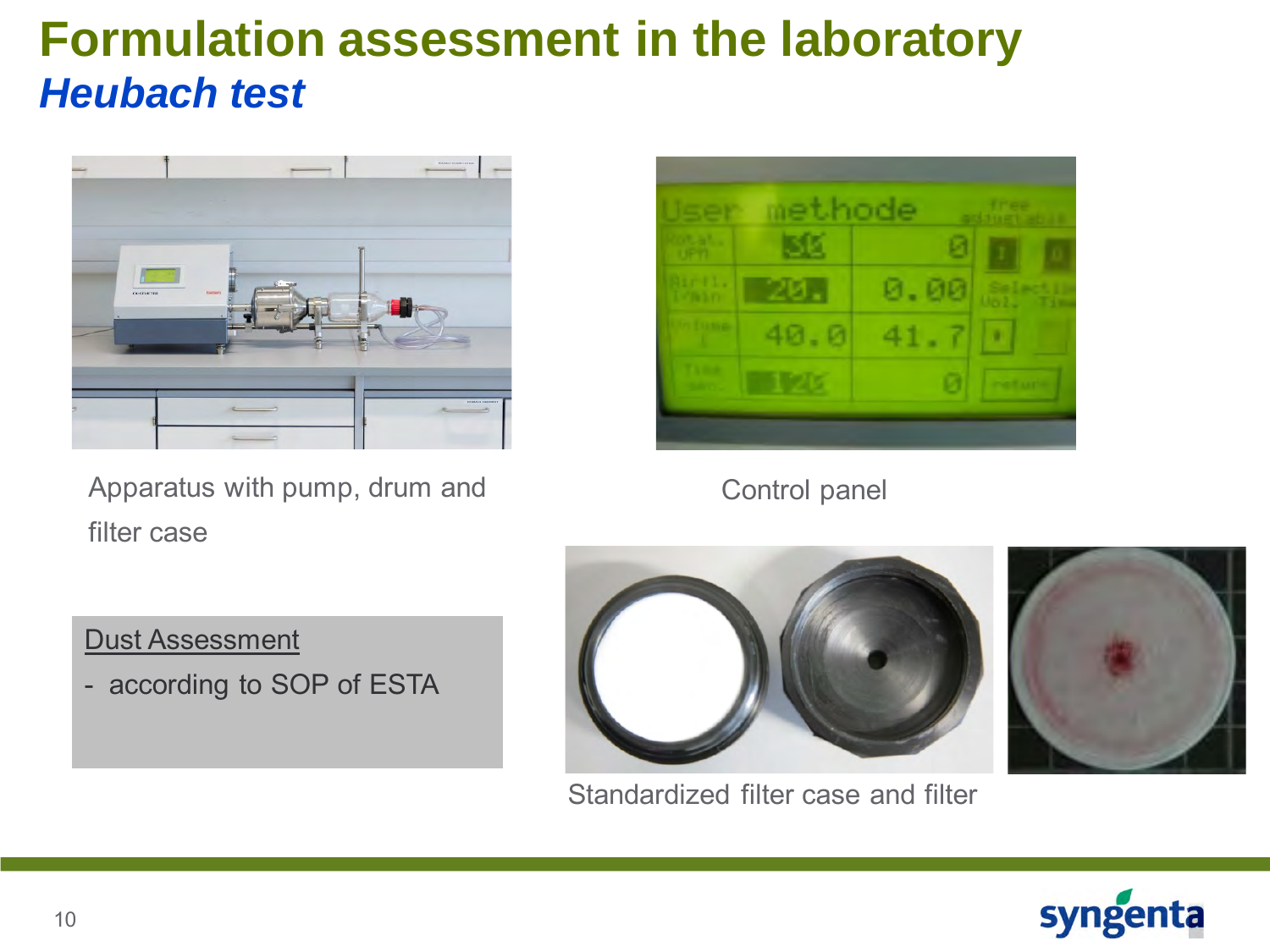# **Dust assessment on simulated planter level**

### **Digitel Technology**



#### **Principle**

- Collection of dust at exit of planting unit on filter
- Assessment of total dust-off on filter
- Calculation of dust-off per seed unit or acre/ha

### **PICTOS Technology**





#### **Principle**

- Particle count with high-speed camera
- Size range from 10 microns to 2000 microns
- Classification into distinct ranges
- Particle number, size and shape information
- Total mass of dust captured



Standardabweichung / %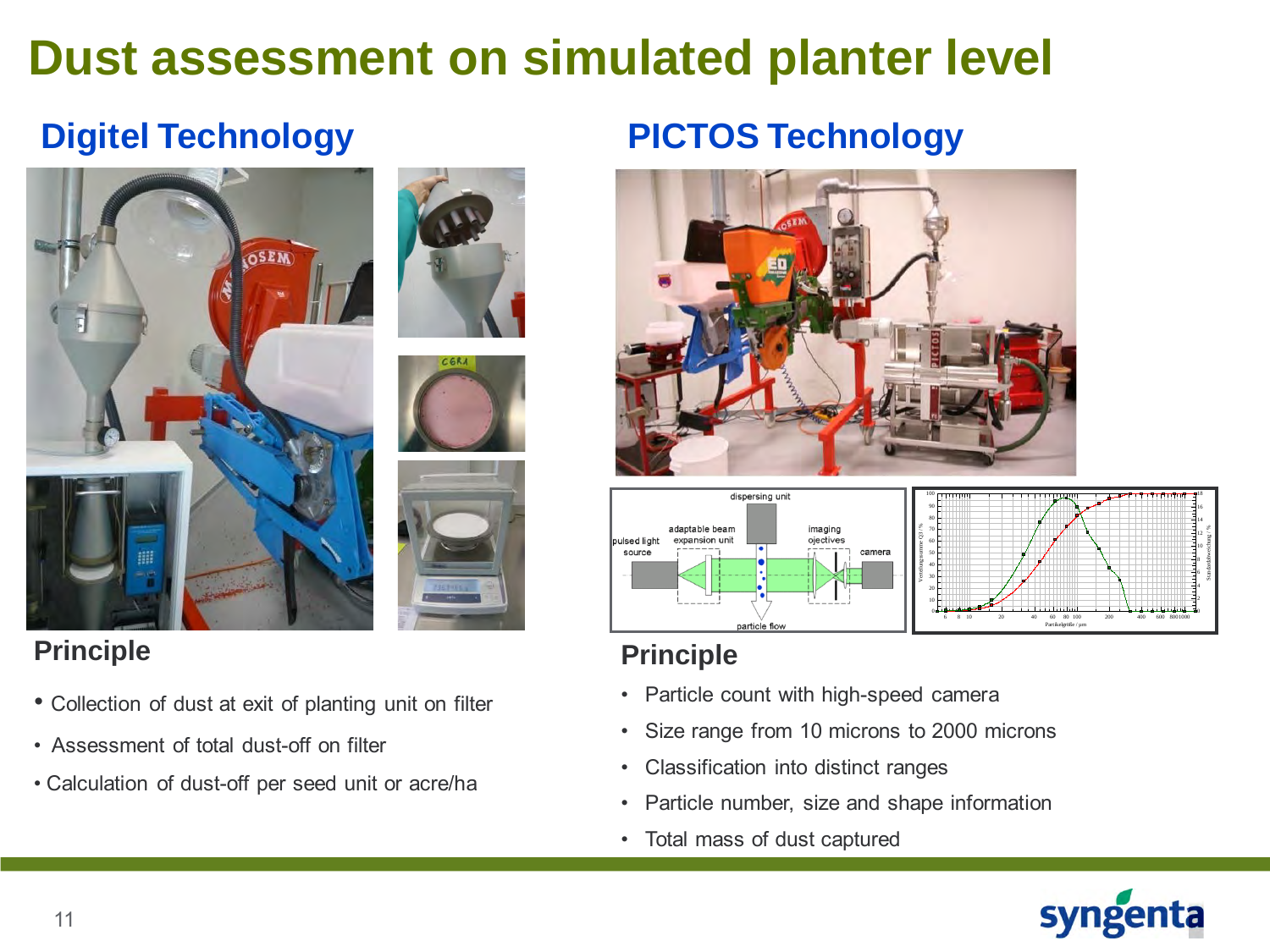# **Simulation of dust emission from planters during formulation development**

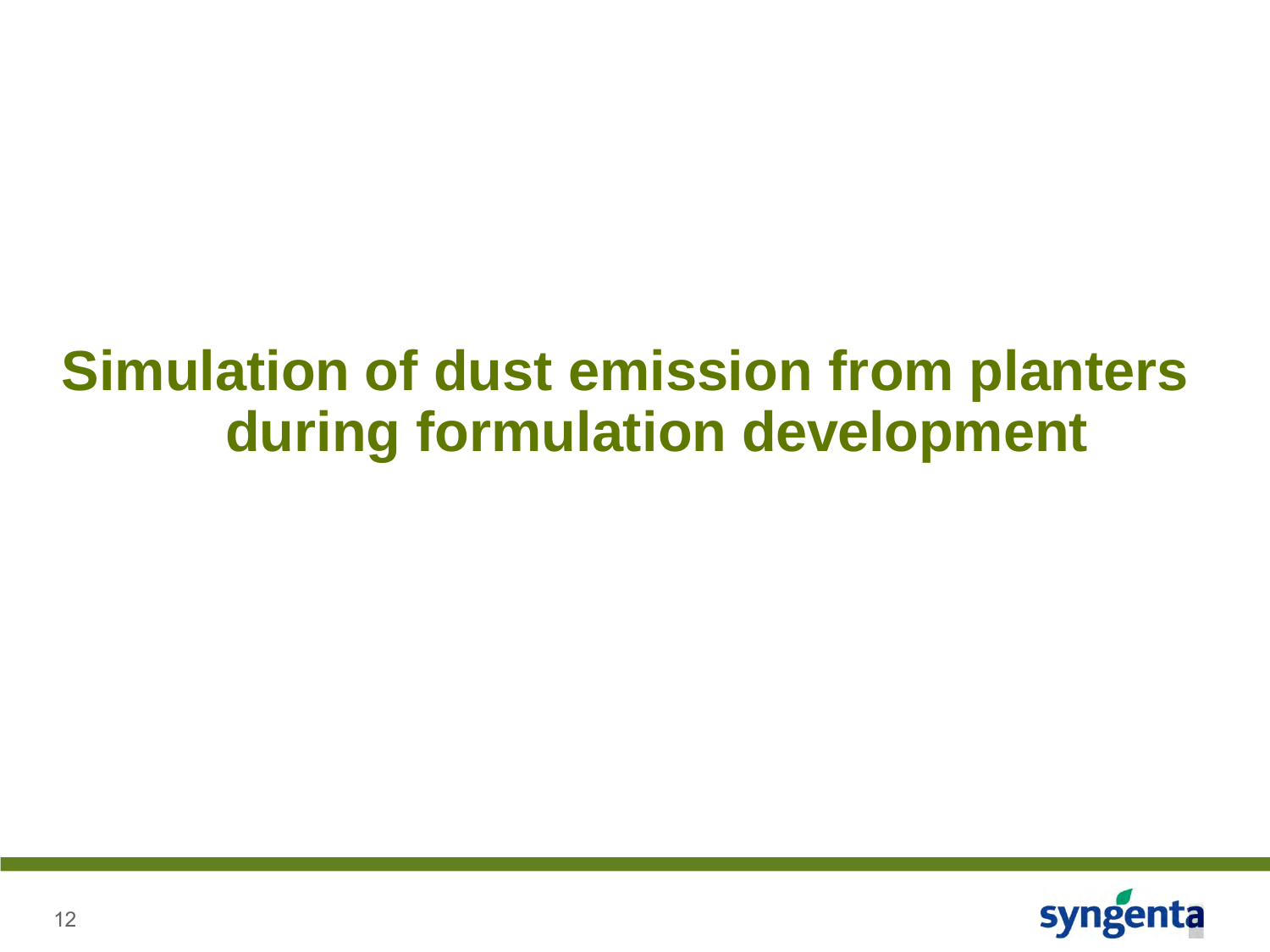### **Polymers and recipes (products + polymers) screening Heubach Assessment**



**Recipes with different polymers and rates**

Polymers play a key role in dust reduction and recipe development

Example: P21 was rejected due to outright unacceptable dust levels

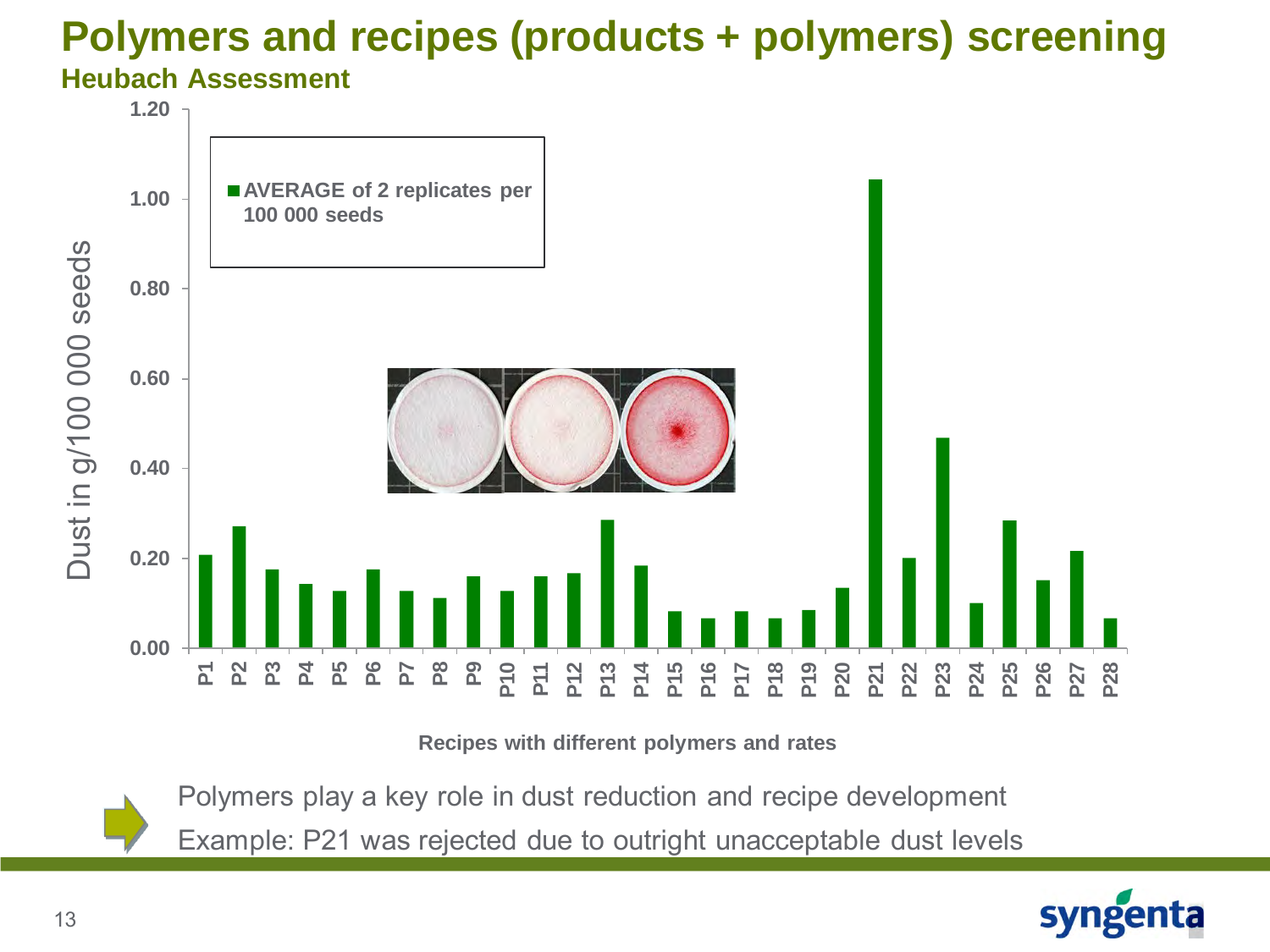# **Recipe screening based on novel polymers**

#### *PICTOS assessment*



Selection of the appropriate polymer is critical; weak polymers do not stick to the seed (TRT 1- 6; 10 - 11); strong polymers reduce the dust-off impressively while maintaining germination

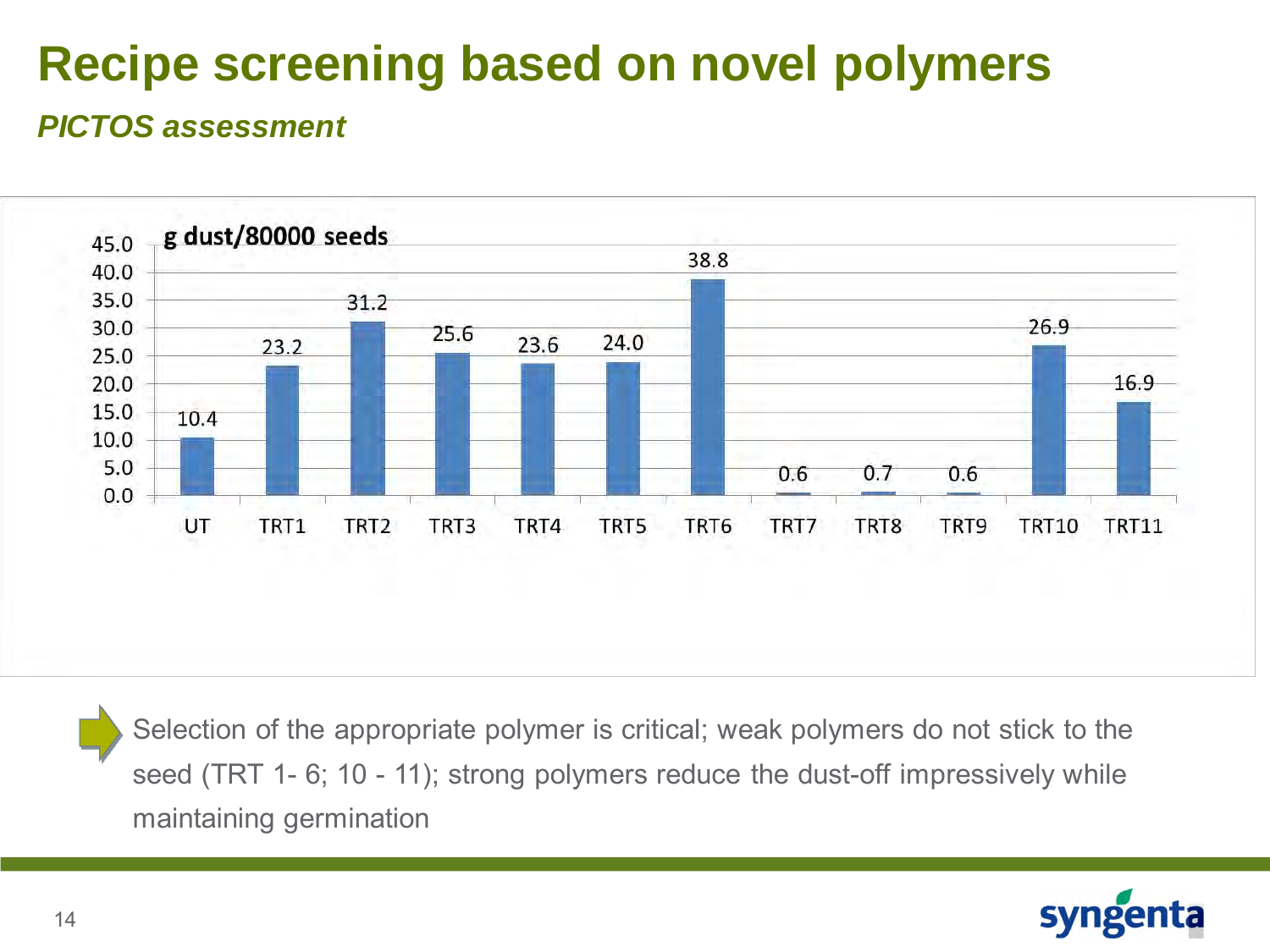## **Influence of dedusting raw seed and formulation technology on treated seed quality (2)**



- 1. Non-dedusted and untreated
- 2. Dedusted and untreated
- 3. Non-dedusted and treated
- 4. Dedusted and treated

Treatment (3 and 4)

Formel M technology for cereals



**Dust reduction**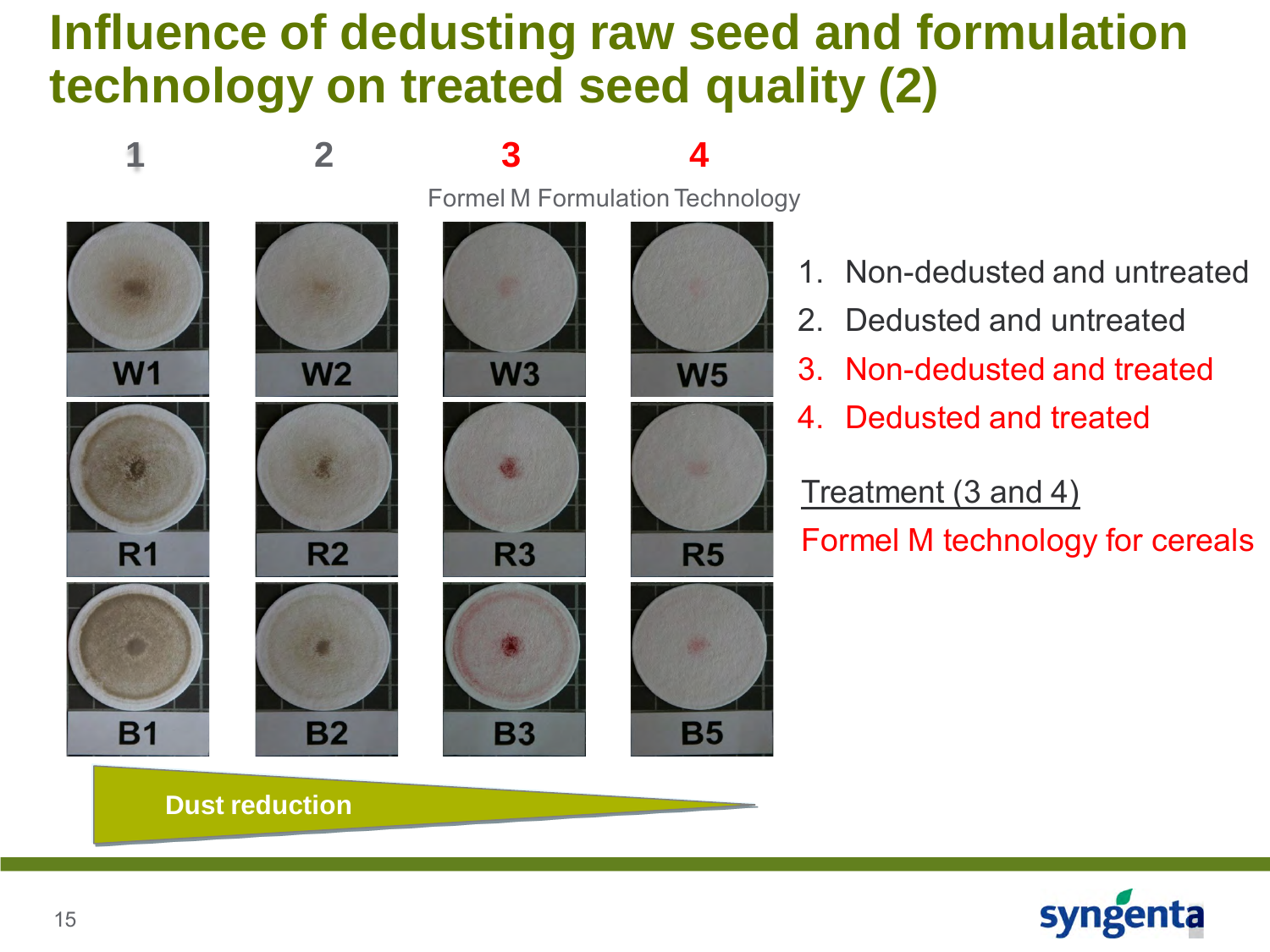## **Influence of dedusting raw seed and formulation technology on treated seed quality**



**Dedusting: spouted bed cleaning assessment technology**

**Application: Rotostat**

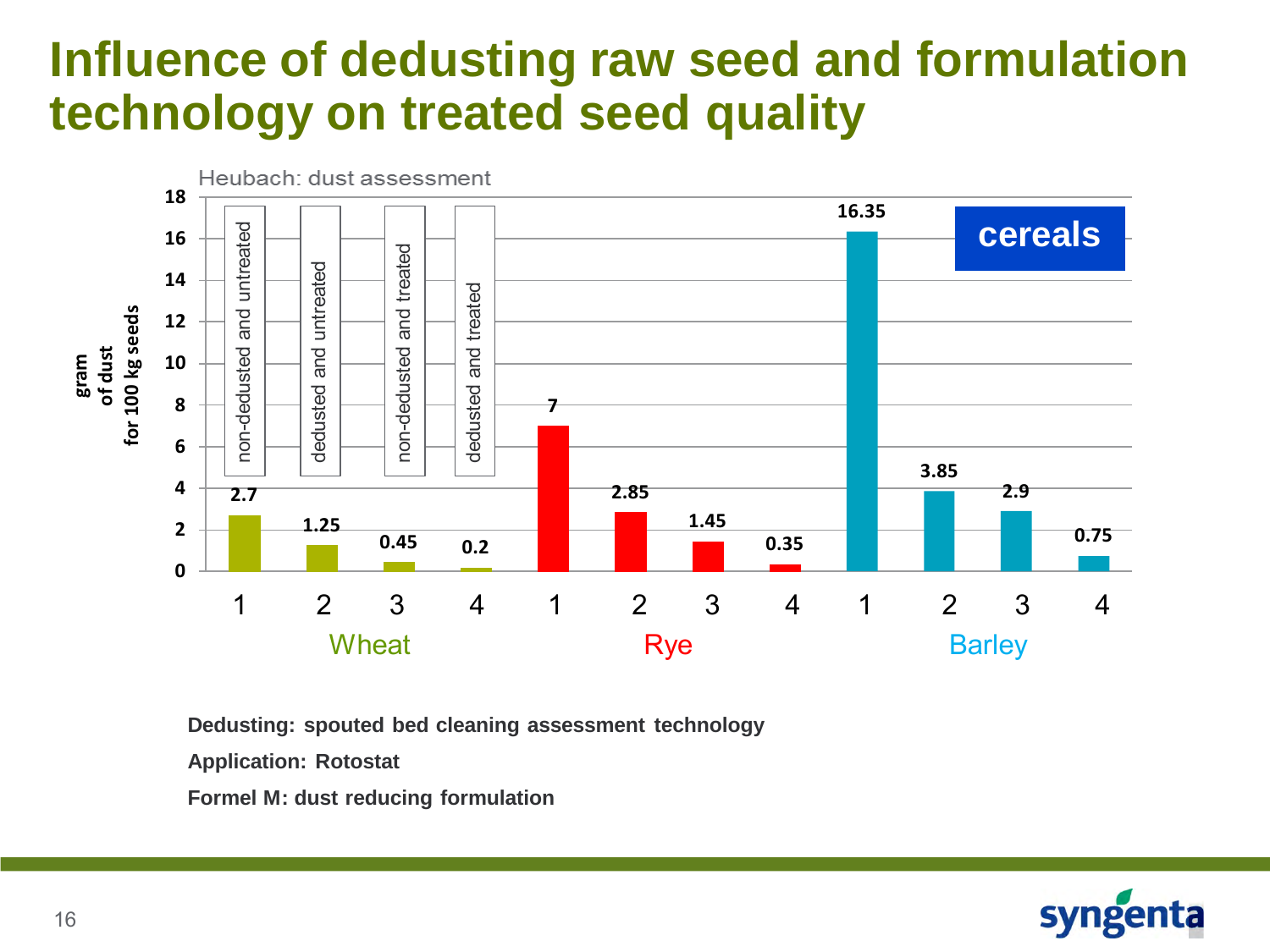# **Summary and conclusions**

- The quality of treated seed is a multifactorial result
- Seed cleaning is a first crucial step in ensuring quality seed treatment
- Great improvements have been made on polymers and recipes (products + polymers)
- Polymers and recipes are critical in managing potential dust-off and abrasion
- Effective quality management and stewardship along supply chain is a must
- Research and development on-going into novel polymers and application processes

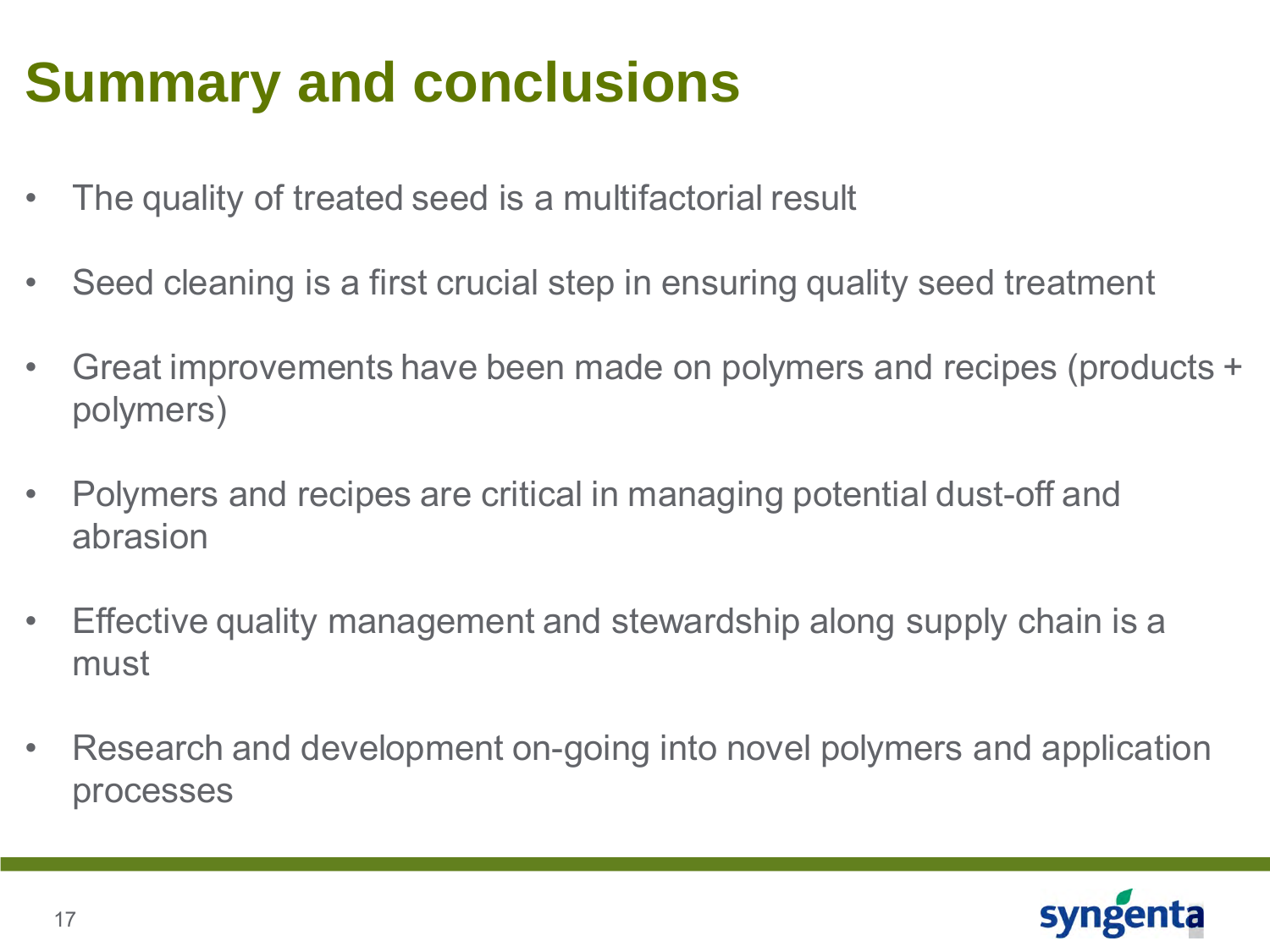### **Syngenta activities for Best Management Practices in Seedcare**









Heubach dust analysis

Mixtures & Recipe development



Seed quality/safety

Technical Service





Reports & documentation

> **Seed treatment Quality**







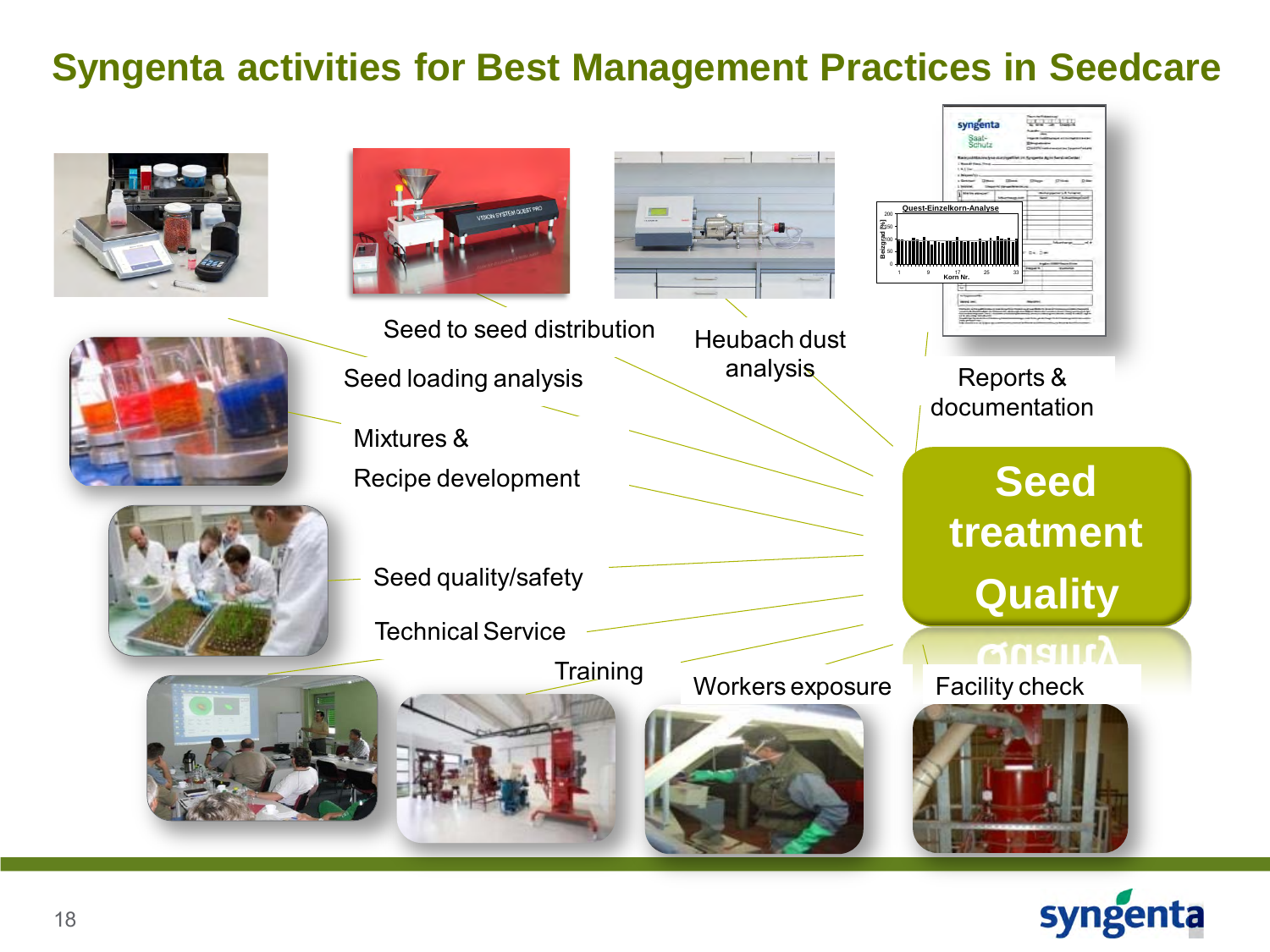### **Global Network of Seed Care Institutes and Territories**